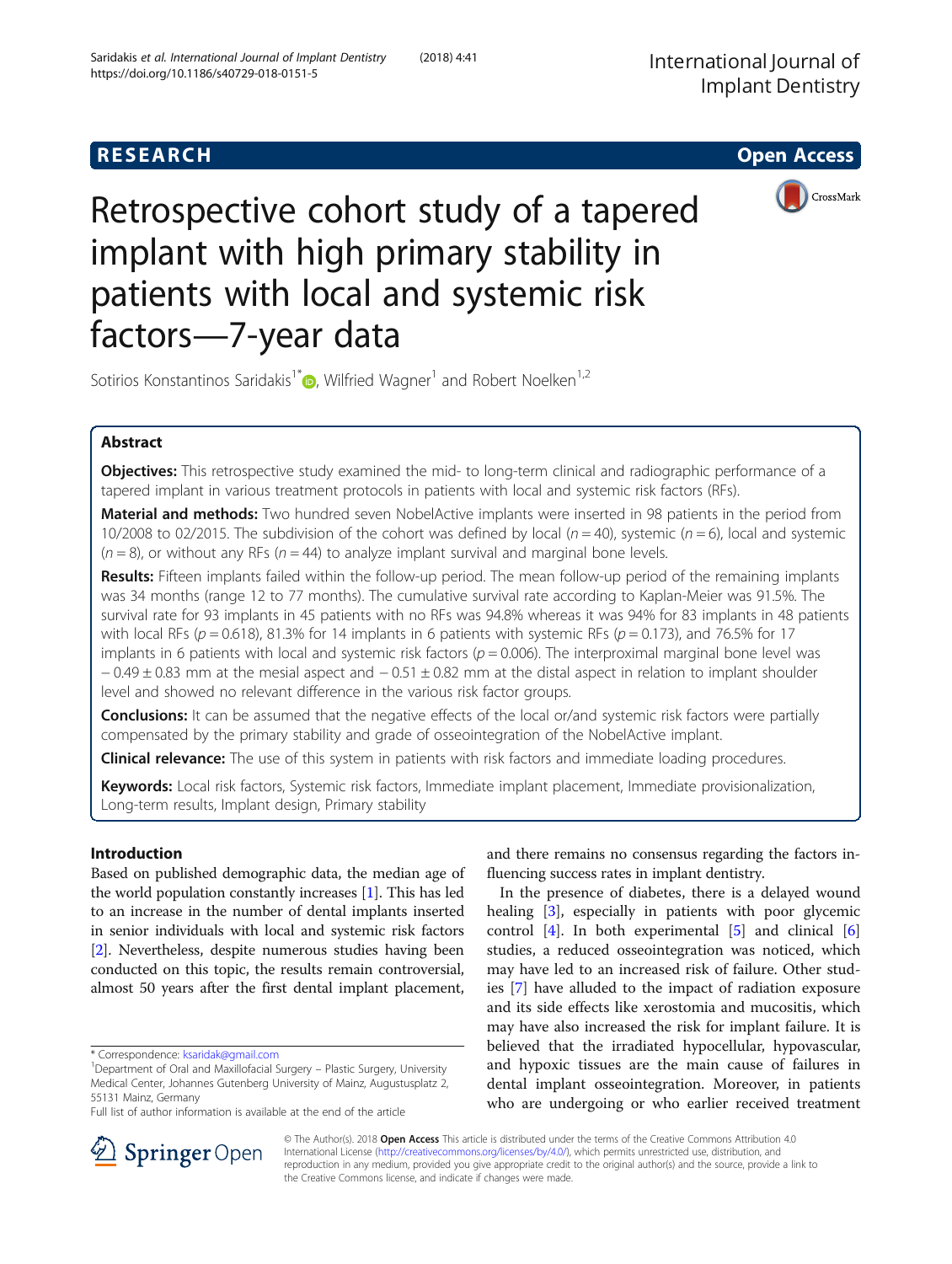with cortisone or chemotherapy, implant placement might lead to loss of osseointegration [\[8](#page-6-0)].

In addition to systemic factors, there are also several local factors that may affect implant survival. Any factor or condition that may potentially lead to loss of primary stability should be considered as a risk for implant survival and must be detected and treated early. Such factors are the presence of severe, untreated periodontitis [\[9](#page-6-0), [10](#page-6-0)], prior endodontic [\[11\]](#page-6-0) or implant treatment at the placement site [\[12\]](#page-6-0), previous trauma [\[13](#page-6-0)], alveolar clefts [[14](#page-6-0)], and any other factors causing large bony defects.

Despite the existing risk factors, dental implants continue to gain popularity, and in recent years, there is an increasing demand for immediate loading and provisionalization combined with high esthetic expectations. There are several techniques and systems developed, and it can be considered that implant survival rates, although they are directly correlated to variable biological factors, approach those of traditional techniques [\[15](#page-6-0)]. The overall treatment time is reduced, which generally increases patient satisfaction [[16](#page-6-0)].

Primary stability is a prerequisite for successful osseointegration and remains the most significant factor for the survival of dental implants [\[16\]](#page-6-0). Therefore, current research focuses on amelioration of existing augmentation techniques and materials or on the development of new implants with self-tapping properties for improving bone contact as well for increasing primary stability.

The aim of this clinical study was to evaluate implant survival and marginal bone level in patients with or without local and/or systemic risk factors treated with NobelActive (Nobel Biocare, Zurich, Switzerland) implants after a 2- to 7-year follow-up.

#### Material and methods

#### Patients

One hundred and ten patients were invited for follow-up evaluation. All patients were treated in the period from 10/2008 to 02/2015 in the Clinic of Oral and Maxillofacial Surgery, University Medical Center Mainz. Inclusion criteria were as follows: implant placement of a NobelActive implant, study subjects over 18 years old, residual bone dimension in the edentulous region of at least 5 mm in height and 4 mm in width, placement torque of at least 35 Ncm, non-smokers, and a follow-up

period of least 1 year after implant placement. Exclusion criterion was treatment with bisphosphonates.

From a total of 110 invited patients, 98 patients showed up for a follow-up evaluation of the clinical and radiological status of the implants and fulfilled the abovementioned criteria. Twelve patients were dropped out because of sudden death  $(n = 1)$ , moved to another place  $(n = 4)$  and were incompliant and did not appear for the follow-up  $(n = 7)$ . The rest 98 patients included into the study were stratified into different groups according to risk factors (RFs) (local, systematic, both of them, or without risk factor), implant region, implant diameter, implant length, time of implant placement, and time of implant restoration.

Systematic risk factors included poorly controlled diabetes (HbA1c > 7%), irradiation (range; 58–64 Gy), chemotherapy ("EURO-E.W.I.N.G.99"—consisted of vincristin, ifosfamid, doxorubicin, and etoposid in one patient after resection of a sarcoma in the upper jaw), long-term therapy with corticosteroids  $(≥ 7.5$  mg of prednisone equivalent per day during at least 90 days consecutive) [[17,](#page-6-0) [18\]](#page-6-0), and presence of Marfan syndrome. Local risk factors included history of severe [[19](#page-6-0), [20](#page-6-0)] periodontitis (clinical attachment loss > 5 mm)—which was not active at the time of implant placement—unsuccessful endodontic treatment with periapical pathology, implant placement in cases with moderate or severe bone defects (> 4 mm need for augmentation according to the Cologne Classification of alveolar ridge defects [\[21](#page-6-0)]), and replacement after removal of a previous implant (Table 1). Other co-existent diseases that do not influence the implant survival were not considered systemic risk factors.

These patients received a total of 207 NobelActive implants (Nobel Biocare, Zurich, Switzerland) placed by two experienced surgeons. Between November 2011 and February 2015, 188 implants were placed in the maxilla, and 19 implants in the mandible. All implant placement procedures were conducted at the Department of Oral and Maxillofacial Surgery of the University Medical Center, Mainz, Germany. Fifty-four implants were placed immediately after extraction, and 153 implants were placed after osseous consolidation of the extraction sockets.

Additional simultaneous bone grafting procedures, all of which were done using autologous bone, were required at 113 implant sites; another 24 sites required

Table 1 Distribution of patients with local and systemic risk factors

| <b>I WAS TO AN ARTICLE OF PUTICITION</b> WITH TOCAL ANTOLOGY STOLEN TO THOROGY S |                            |                            |                 |                             |                              |  |  |  |  |
|----------------------------------------------------------------------------------|----------------------------|----------------------------|-----------------|-----------------------------|------------------------------|--|--|--|--|
| Systemic RF                                                                      | No. of implants $(n = 31)$ | No. of patients $(n = 14)$ | Local RF        | No. of implants $(n = 100)$ | No. of patients ( $n = 54$ ) |  |  |  |  |
| <b>Diabetes</b>                                                                  |                            |                            | Infection       | 30                          |                              |  |  |  |  |
| Radio(chemo) therapy                                                             |                            |                            | Bone defect     | 49                          | 14                           |  |  |  |  |
| Cortisone medication                                                             |                            |                            | Implant removal | - 31                        | 25                           |  |  |  |  |
| Marfan syndrome                                                                  |                            |                            |                 |                             |                              |  |  |  |  |
| Total                                                                            |                            | 14                         |                 | 100                         | 54                           |  |  |  |  |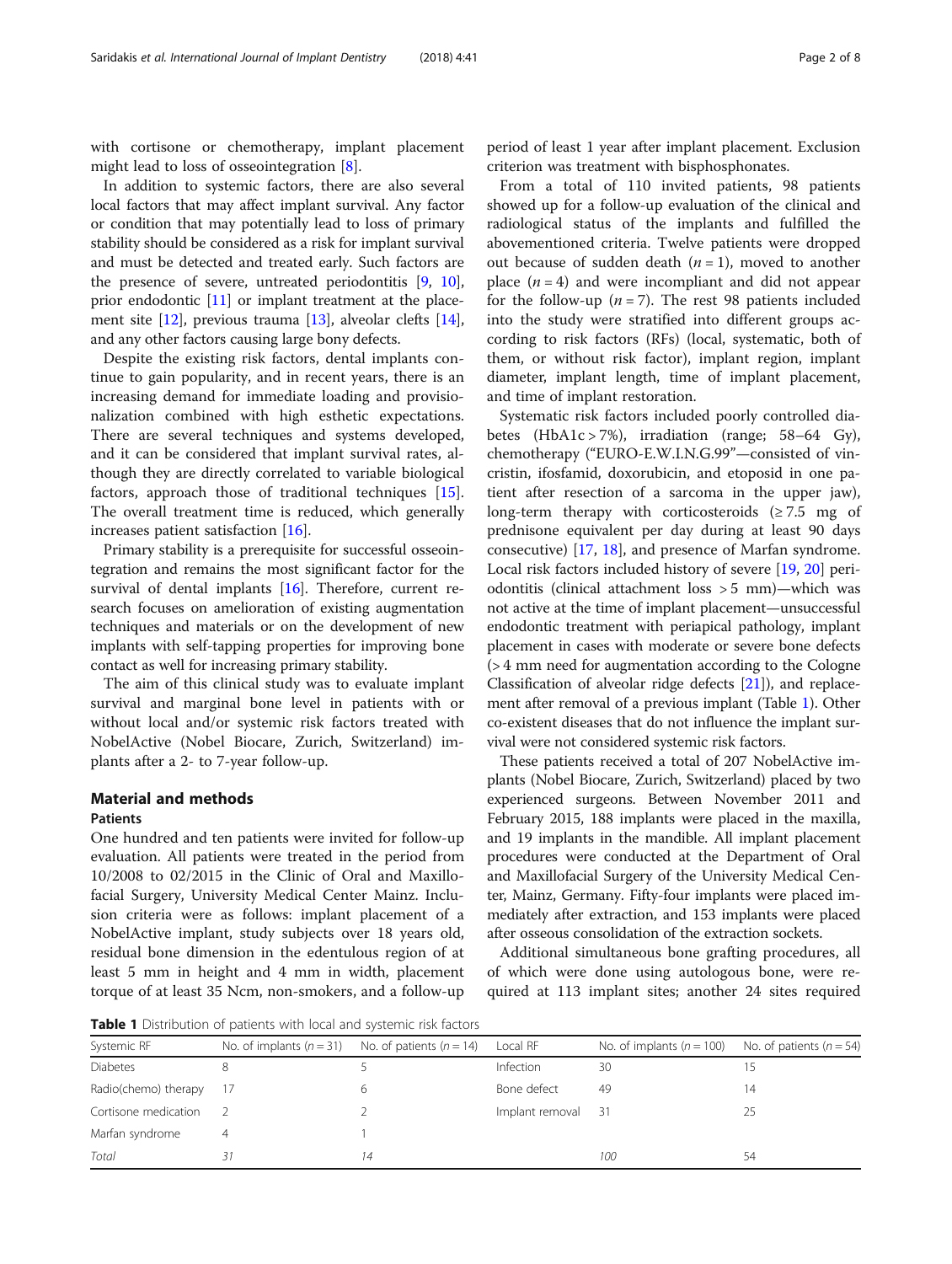soft tissue augmentation with subepithelial connective tissue grafts.

Sixty-five implants were provisionalized immediately. After a healing time of at least 3 months, the final restoration was delivered. One hundred thirty implants received single-tooth restoration with a crown, 26 were loaded by an implant bridge, 19 were loaded by an implant bridge with a distal cantilever, and 32 implants were used to anchor a removable denture.

The reason for tooth removal was an endodontic failure in 38, a perio-endodontic lesion in 16, a large cyst in 11, a trauma in 24, and severe periodontitis in 56 sites. In 31 sites, a failed implant had to be removed, and in 31 sites, a pronounced bone defect was present.

The study type is a solely retrospective analysis of data obtained during follow-up in a cohort of patients treated with a CE-certified implant in a University Medical Center. Since the product is already approved in accordance with the German Medical Devices Act, additional ethics approval was not required for treatment. The study was conducted according to the principles stated in the Helsinki Declaration. Informed consent was obtained from the patient prior to any examination that was carried out for study purposes.

#### Surgical technique and restoration

The cornerstones of the surgical procedure were:

- Preservation of all alveolar socket walls via longitudinal extraction after periotomy avoiding orovestibular luxation.
- Meticulous cleaning of the extraction site.
- Placement of rather long implants that allow for a high level of primary stability.
- Implant dimensions were as follows: implant length 8.5 mm, 24 implants; 10 mm, 6 implants; 11.5 mm, 64 implants; 13 mm, 80 implants; 15 mm, 31 implants; and 18 mm, 2 implants. Implant diameters were as follows: 3.0 mm, 25 implants; 3.5 mm, 84 implants; 4.3 mm, 90 implants; and 5 mm, 8 implants.
- If required, simultaneous reconstruction of the facial bony lamella via autologous bone chips harvested at the mandibular ramus.
- Immediate restoration by temporary crown or bridgework either by individual chairside contouring and adjustment of acrylic resin denture teeth or by lab-fabricated restorations (in case of multiple teeth); all provisional restorations were delivered on the day of implant placement and adjusted to clear all contacts in centric occlusion and during eccentric movements.
- Final restoration was delivered after 3 to 6 months.

#### Follow-up and definition of outcome variables

Patients were examined clinically and radiographically at the time of implant placement and at least 12 months after implant placement. The primary outcome variable was the implant survival rate.

The secondary outcome parameter was the marginal bone level, which was determined using digital sequential periapical radiographs (XIOS XG Supreme, Dentsply Sirona, Bensheim). To ensure reproducibility between the examinations, radiographs were taken with paralleling technique using commercially available film holders (Dentsply/Rinn, Elgin, IL, USA). Specifically, the vertical distance between the implant shoulder and the bone level (mesial and distal) at the implant was measured. The distance was recorded to the nearest 0.1 mm using  $\times$  7 magnification. Attachment levels apical to the implant shoulder were designated as negative values.

#### Statistical analysis

Survival probabilities were estimated by the Kaplan-Meier method on a "per implant" basis [[14](#page-6-0)]. The endpoint of interest was implant failure. To compare the survival distribution of two samples (no RF, local RF, systemic RF, local and systemic RF; maxilla vs. mandible; different implant diameters and lengths; immediate vs. delayed placement; immediate restoration and immediate provisionalization vs. other treatment concepts; with or without bone grafting), the log-rank test was used.

Subpopulations within the study group (immediate vs. delayed placement) were compared using the Wilcoxon-Mann-Whitney non-parametric  $U$  test. The reported  $p$  values were two sided. All calculations were carried out using SPSS for Mac, Version 22 (SPSS Inc., Chicago, IL, USA).

## Results

Ninety-eight patients with 207 implants complied with the treatment protocol attended the follow-up.

#### Implant survival

During the follow-up period, 15 implants failed in 12 patients. Age and gender were not correlated with a lower implant survival. The implant losses occurred in a time range between 0.5 and 39 months following implant placement (mean  $7.3 \pm 11.1$  months). The reasons for implant failure were loss of osseointegration  $(n = 11)$ , peri-implantitis  $(n = 2)$ , occlusal trauma  $(n = 1)$ , and mechanical complication ( $n = 1$ ). From these 15 failures, 6 implants failed after delivery of the final prosthetic restoration while 9 implants failed without being prosthetically restored. The majority of failures ( $n = 13$ ) occurred during the first year after placement (Table [2\)](#page-3-0).

Cumulative survival rates (SRs) were 91.5% for all implants (Fig. [1](#page-3-0)). The remaining 194 implants in 88 patients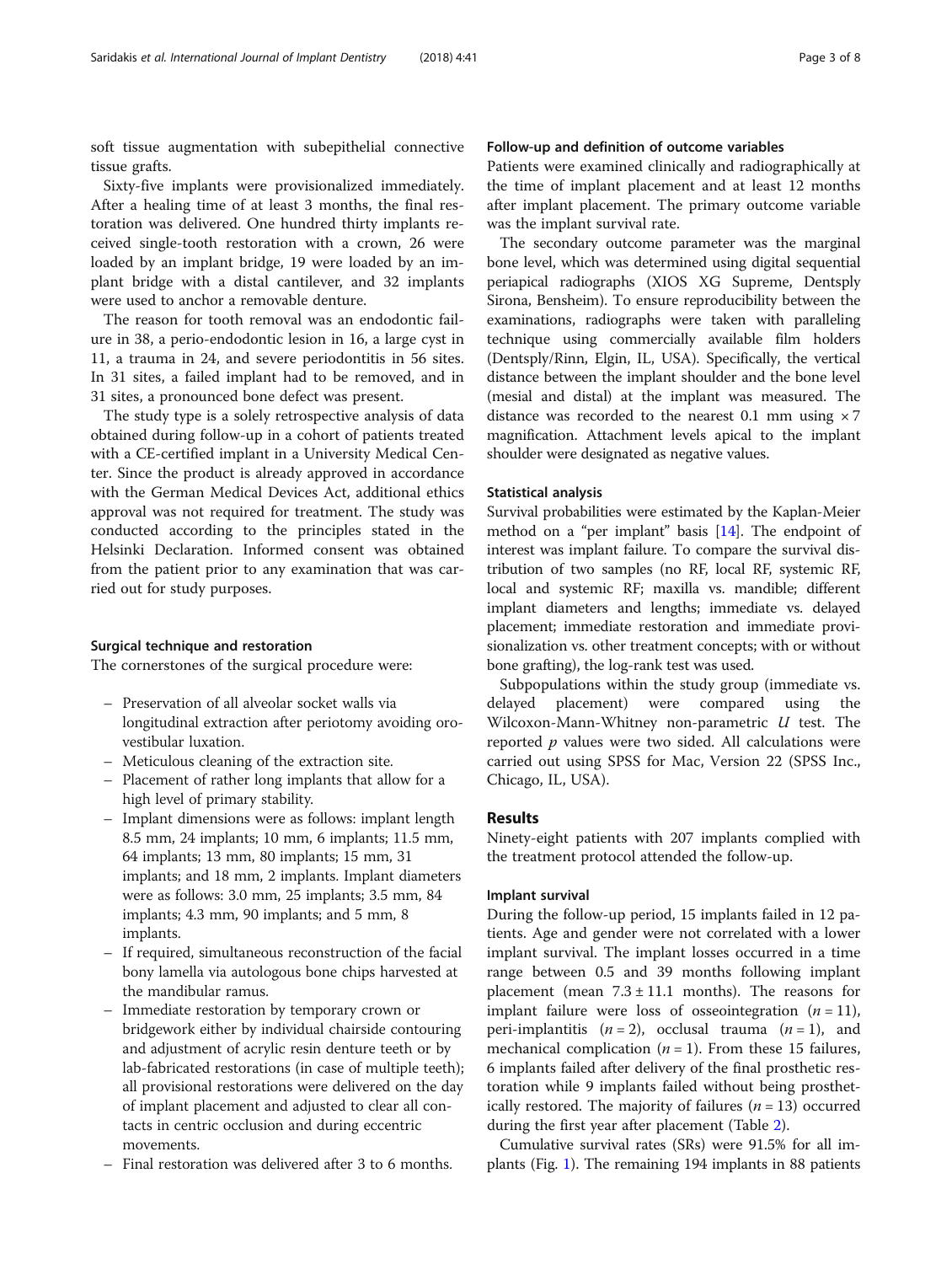| Region | Systemic RF        | Local RF                | Immediate procedure                | Bone grafting | Time of failure (months) | Reason                   |
|--------|--------------------|-------------------------|------------------------------------|---------------|--------------------------|--------------------------|
| 26     | <b>No</b>          | Periodontitis           | Immediate restoration              | <b>No</b>     | 5                        | Screw fracture           |
| 15     | Marfan<br>syndrome | <b>No</b>               | No                                 | Yes           | 39                       | Peri-implantitis         |
| 14     | No                 | <b>No</b>               | <b>No</b>                          | No            |                          | Loss of osseointegration |
| 22     | No                 | Defect                  | Immediate placement                | Yes           | 3                        | Loss of osseointegration |
| 15     | No                 | Former impl.<br>removal | Immediate placement                | Yes           | 10 <sup>°</sup>          | Loss of osseointegration |
| 22     | No                 | Defect                  | <b>No</b>                          | Yes           | 3                        | Loss of osseointegration |
| 24     | No                 | Periodontitis           | Immediate<br>placement/restoration | Yes           | 28                       | Peri-implantitis         |
| 12     | Radiochemotherapy  | Defect                  | No                                 | Yes           | 3                        | Loss of osseointegration |
| 13     | Radiochemotherapy  | Defect                  | No                                 | Yes           | 3                        | Loss of osseointegration |
| 22     | Radiochemotherapy  | Defect                  | <b>No</b>                          | Yes           | 3                        | Loss of osseointegration |
| 23     | Radiochemotherapy  | Defect                  | <b>No</b>                          | Yes           | $\overline{3}$           | Loss of osseointegration |
| 23     | No                 | <b>No</b>               | Immediate<br>placement/restoration | Yes           | $\overline{4}$           | Loss of osseointegration |
| 22     | Diabetes           | <b>No</b>               | Immediate restoration              | <b>No</b>     |                          | Occlusal trauma          |
| 12     | No                 | Defect                  | Immediate placement                | Yes           |                          | Loss of osseointegration |
| 32     | <b>No</b>          | <b>No</b>               | <b>No</b>                          | <b>No</b>     |                          | Loss of osseointegration |

<span id="page-3-0"></span>Table 2 Clinical parameters and reason for implant failures of 15 implants in 12 patients

were evaluated 12 to 77 months (mean 33.9 ± 14.7 months) following implant placement. Two more implants in 2 patients failed in this period.

The survival rate for 93 implants in 45 patients with no RFs was 94.8% whereas it was 94% for 83 implants in 48 patients with only local RFs (log rank,  $p = 0.618$ ), 81.3% for 14 implants in 6 patients with only systemic RFs ( $p = 0.173$ ), and 76.5% for 17 implants in 6 patients with both local and systemic risk factors  $(p = 0.006)$ (Fig. [2](#page-4-0)). The survival rate of implants in patients with no RFs compared to those with local and systemic RFs displayed a significant difference.

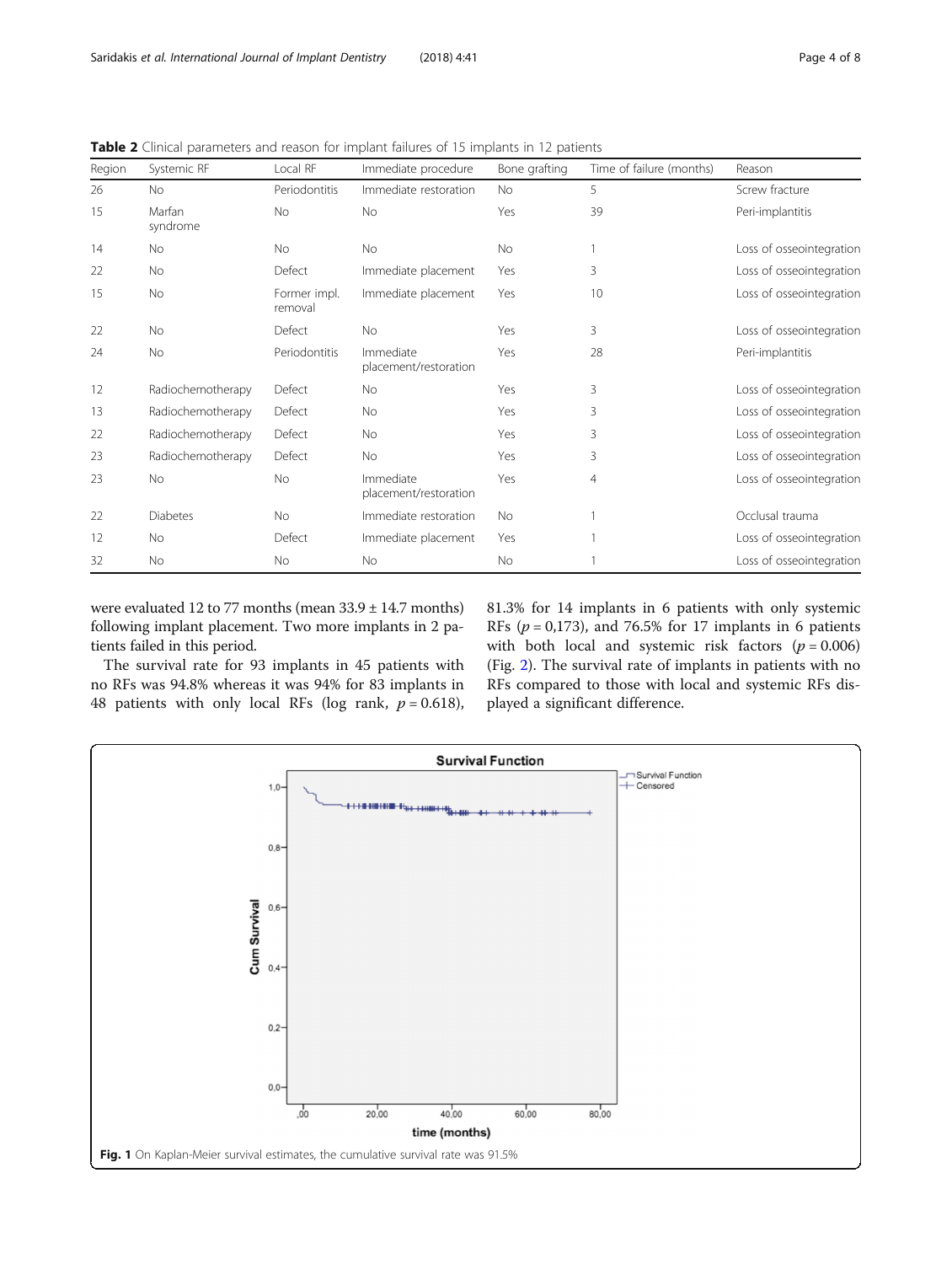<span id="page-4-0"></span>

The implant survival was 91.3% in maxilla ( $n = 188$ ) while it was 94.7% in mandible  $(n = 19)$  (log rank,  $p = 0.788$ ). One hundred twenty-two implants were placed in the anterior region, 65 in the premolar region, and 20 in the molar region. From the total of 15 implant removals (SR 92.7%), 11 (SR 90.98%) occurred in the anterior region, 3 (SR 95.38%) in the premolar region, and 1 (SR 95.0%) in the molar region, so no significant difference was found regarding implant survival rate between the regions (log rank,  $p = 0.478$ ). The implant diameter and length did not show any difference in survival rate. Delayed implant placement ( $n = 153$ , 91.9%) did not reveal a significant higher survival rate than implants placed immediately into extraction sites ( $n = 54$ , 90%) ( $p = 0.603$ ). Delayed loaded implants ( $n = 142, 93%$ ) did not show a significant higher survival rate than immediately provisionalized implants  $(n = 65, 89.3\%)$   $(p = 0.935)$ . The treatment concept of immediate implant placement and immediate provisionalization (IPP,  $n = 30$ ) did not have a negative impact on implant survival (IPP 92.1%, all other implants ( $n = 177$ ) 91.4%,  $p = 0.809$ ). Although the implant survival was lower in the group of implants with simultaneous bone grafting  $(n = 113, 88.1\%)$  compared to those without ( $n = 94$ , 95.7%), the difference did not reach the level of significance ( $p = 0.151$ ).

#### Marginal bone levels

Regarding the implant shoulder level, the average interproximal marginal bone level was − 0.49 ± 0.83 mm (range, 0 to − 3.3 mm) at the mesial aspect and  $-$  0.51  $\pm$  0.82 mm (range, 0 to − 3.9 mm) at the distal aspect of the implants.

When the marginal bone level was considered as a function of time, there was no strict correlation between the marginal bone status and the length of the follow-up period ( $r = 0.025$ ,  $p = 0.764$ ; Spearman rank correlation coefficient), suggesting that bone levels remained, by and large, stable during the observation period.

No relevant difference of marginal bone level was noticed for implants in the different risk factor groups (no RF − 0.53 ± 0.82, local RF − 0.50 ± 0.67, systemic RF − 0.63 ± 0.64, local and systemic RF − 0.17 ± 0.23).

The marginal bone level for implants inserted immediately  $(-0.46 \pm 0.68$  mm) or delayed  $(-0.52 \pm 0.75$  mm) did not show a difference ( $p = 0.676$ ).

#### **Discussion**

Most implant studies deal only with local risk factors, although the existence of systemic risk factors plays a significant role to the implant survival. We use the NobelActive dental implant in this study in order to investigate if this promising implant with the special design could achieve better survival rates in difficult situations with several risk factors. The present study revealed no statistically significant difference in the survival rate of implants between patients with systemic RFs and healthy controls. The only statistically significant difference concerned implants of patients with both systemic and local RFs ( $p = 0.006$ ).

Despite the heterogeneity of the studies, it appears that diabetes (both types) [\[22,](#page-6-0) [23\]](#page-6-0) is related to delayed wound healing [[24](#page-6-0)], alterations in early bone healing due to poor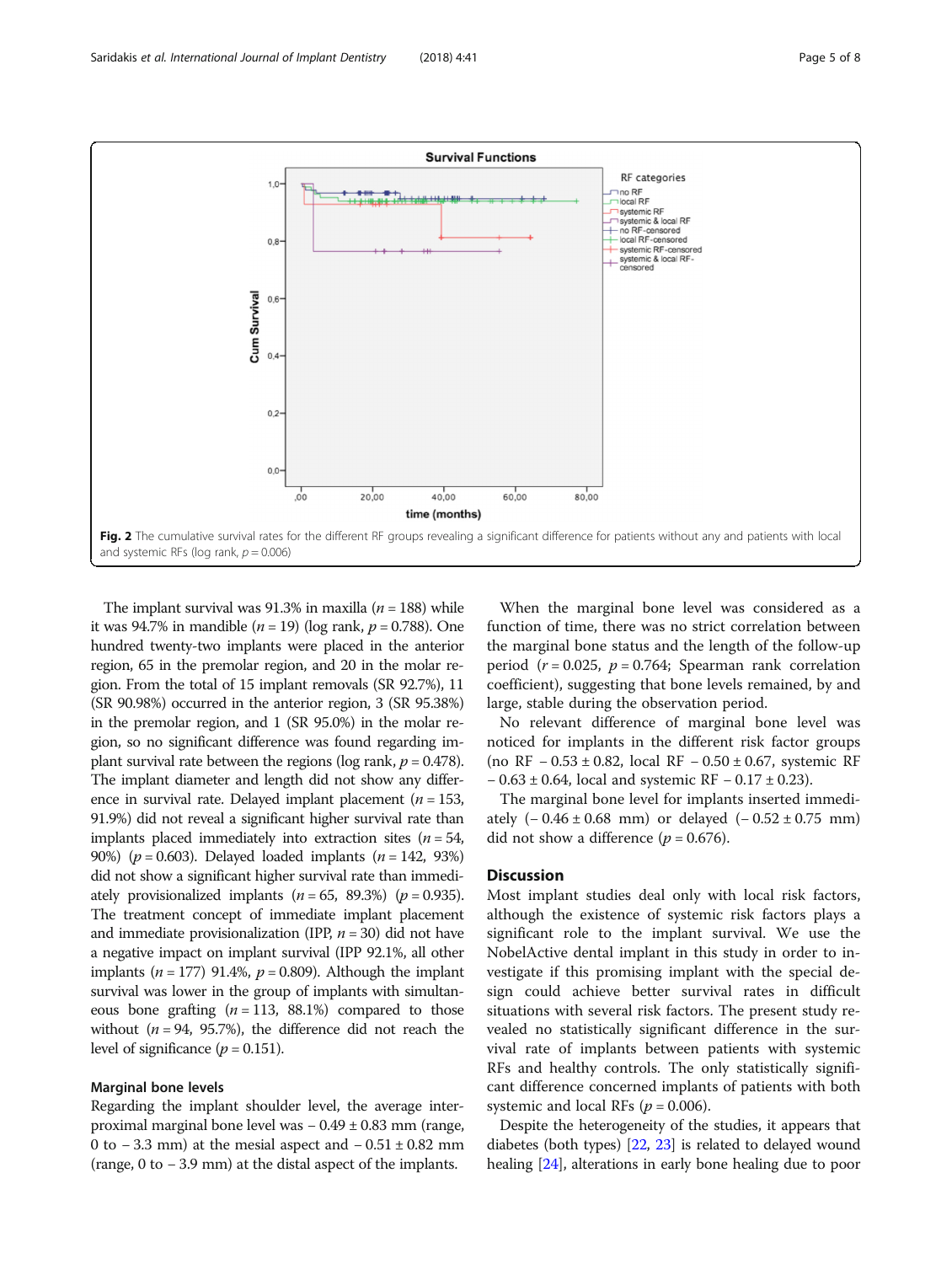glycemic control [\[25\]](#page-6-0), and marginal bone loss [\[26,](#page-6-0) [27](#page-6-0)]. Moreover, greater failure rates were found in patients who had diabetes for longer time periods [\[28\]](#page-6-0). Other studies, however, did not find a difference in survival rates between diabetics and healthy patients [\[29,](#page-7-0) [30\]](#page-7-0).

Our study included a patient after resection of an Ewing sarcoma in the left maxilla who was treated with dental implants 2 years after the hemimaxillectomy and 1 year after the completion of the combined radiochemotherapy in order to achieve an oral rehabilitation. 3 months after the insertion of six implants; four of them should be removed because of lack of osseointegration. At the moment of the implant placement as well as at the moment of the implant removals, there was no recurrence of the sarcoma. Studies comparing patients that had undergone radiation treatments and non-irradiated controls have found similarly ambiguous results [[31](#page-7-0)]. Ihde et al. [[32](#page-7-0)] exhibited a two to three times greater failure rate in irradiated bone compared to non-irradiated. Curi et al. showed that mode of radiation therapy delivery ( $p = 0.005$ ) had a statistically significant in-fluence on implant survival [[33](#page-7-0)].

In one patient with three implants and long intake of corticosteroids against rheumatoid arthritis (7.5 mg prednisolone per day for at least 2 years), no complication was detected in our study. Long-term use of corticosteroids can also lead to implant failures, according to Wood and Vermilyea [[34\]](#page-7-0) by modifying the patient's response to bacterial infection [[35\]](#page-7-0), but at the present time, there is no important consideration for avoiding implant placement in those patients [\[36\]](#page-7-0).

One implant removal was also performed on a patient with Marfan syndrome. While there are no reports in the literature regarding implant placement in patients with Marfan syndrome [\[37\]](#page-7-0), analytical studies of bone mineral density reported adult patients demonstrated a high risk for developing osteoporosis [\[38\]](#page-7-0). Implant failures in postmenopausal women with osteoporosis [\[39\]](#page-7-0) can lead to an assumption that this category of patients might be in higher risk for implant loss.

Our study showed no statistically significant difference between groups with local RFs such as periodontitis or implant placement in areas with a previous endodontic treatment and without any RFs. Hultin et al. [[40\]](#page-7-0) reported that a local specific inflammatory reaction related to the presence of bacteria occurs around the implants leading to marginal bone loss and infection (peri-implantitis) and that its incidence is four times higher in patients with history of chronic periodontitis than in patients who have never manifested periodontal disease. Moreover, patients without history of periodontitis present an average of 96.5% of implant survival in comparison to 90.5% of survival in individuals with history of periodontitis [\[40](#page-7-0), [41\]](#page-7-0). Similar findings [\[42](#page-7-0)] were observed by the development of a retrograde peri-implantitis and how it affects the implant either from an adjacent tooth or from remaining infected periapical tissue in the prior position of the tooth  $[13]$  $[13]$ . The incidence of retrograde peri-implantitis was 7.8% in a study of 128 implants placed in areas adjacent to the teeth that had received endodontic treatment [[43\]](#page-7-0). The mechanism of this procedure is considered multifaceted [\[15](#page-6-0)].

The survival rate for 93 implants in 45 patients with no RFs was 94.8%. Moraschini et al. [\[44\]](#page-7-0) have exhibited in their systematic review, based on 7711 implants, similar SRs with cumulative mean values of 94.6%. Moreover, in the subcohort of our study, by 44 of the above 93, implants were performed immediate procedures (25 immediate implantations, 35 immediate restorations, 16 both of them) so the survival rate could be also correlated with studies tasking with immediate procedures as well [\[45](#page-7-0)–[47](#page-7-0)].

Very encouraging results came out by a secondary implant placement in areas of previous removed implants. Only one implant was lost out of a total of 31, which translates to a survival rate of 96.8%. According to studies by Grossmann and Levin [\[12\]](#page-6-0) and Greenstein and Cavallaro [[48](#page-7-0)], survival rates ranged between 50 and 100%.

The timing of implant placement and prosthetic restoration showed no statistically significant influence in our study. A meta-analysis of Hartog et al. [\[41](#page-7-0)] showed a survival rate of 95.5% and no difference between immediate, immediate-delayed, and delayed implant placement in the esthetic zone. Schropp et al. [\[49\]](#page-7-0) used CBCT technology to test the remaining vestibular bone in conventional implant placements and immediate procedures and came to no statistically significant differences regarding bone preservation. Esposito et al. [\[46\]](#page-7-0) demonstrated an increased risk of implant failure in patients after immediate implant placement (9%) when compared to delayed implant placement (2%). In our study, we found no significant difference between delayed implant placement ( $n = 153, 91.9%$ ) and immediate implant placement ( $n = 54$ , 90%) ( $p = 0.603$ ). Finally, Rocci et al. [\[47](#page-7-0)] presented the results of a study looking at a 9-year follow-up of Brånemark implants with a survival rate of immediately loaded implants of 92.2% that was very similar to the results of this study.

We found no difference of survival rate between implants with and without augmentation procedures. The relative lower implant survival rate of implants with augmentation procedures  $(n = 113, 88.1%)$  compared to those without ( $n = 94$ , 95.7%) can be explained from the fact that the sites needed augmentation showed a significant bone loss that maybe cannot be compensated from the augmentation procedure.

A major weakness of the study is the relative small size of the group with systemic RFs (14 implants by 6 patients) as well as of the group with systematic and local RFs (17 implants by 6 patients). Because of the relative small size of the sample, this study can provide the basis for further investigations based on larger patient samples.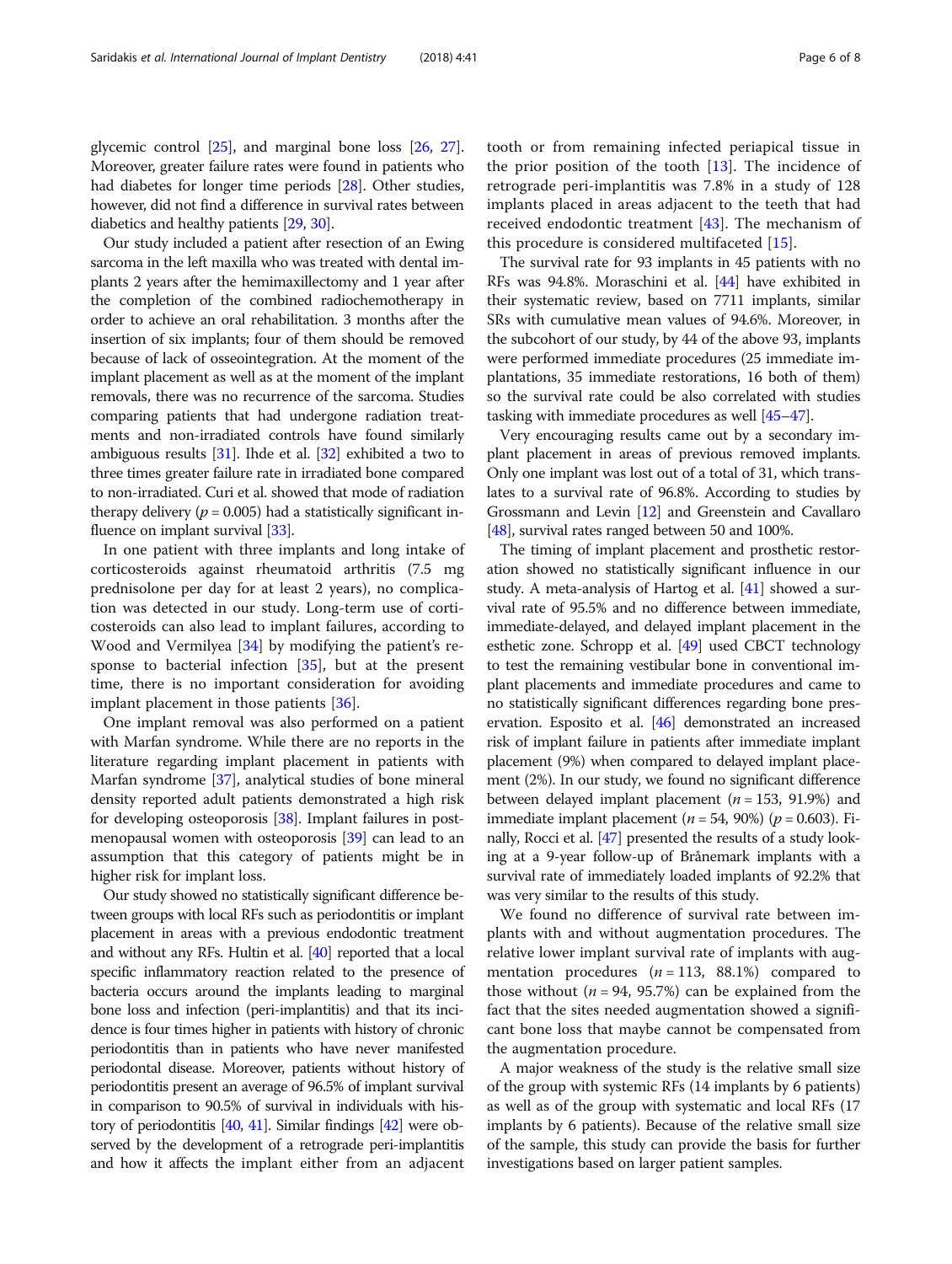### <span id="page-6-0"></span>Conclusions

This study was based on the recruitment of a quite heterogeneous group of patients treated with NobelActive implants, for the purpose of investigating the influence of local and systemic risk factors on implant survival and marginal bone levels. It can be considered that the presence of local or systemic risk factors does not influence implant survival whereas the combination of local and systemic risk factors reveals significantly lower implant survival.

#### Acknowledgements

Not applicable

#### Funding

The work was supported by the Clinic of Oral and Maxillofacial Surgery, University Medical Center, Mainz.

#### Availability of data and materials

The dataset supporting the conclusions of this article is partially included within the article. The SPSS data can be given on demand of the editor.

#### Authors' contributions

SKS has participated in the preoperative planning of the implantations, in the operations, and in the follow-up of the patients. This article contains data of the dissertation of SKS which was published in the Medical University of Mainz on 22.03.2016. WW has participated in the preoperative planning of the implantations, in the operations, and in the follow-up of the patients and was the supervisor of the above dissertation. RN has participated in the preoperative planning of the implantations, in the operations, and in the follow-up of the patients and was the supervisor of this article. All authors read and approved the final manuscript.

#### Ethics approval and consent to participate

This article contains data obtained during follow-up in a cohort of patients treated with a CE-certified implant in a University Medical Center. Since the product is already approved in accordance with the German Medical Devices Act, no additional ethics approval was not required for treatment. All procedures performed in studies involving human participants were in accordance with the ethical standards of the institutional and national research committee and with the 1964 Helsinki declaration and its later amendments or comparable ethical standards.

#### Consent for publication

Informed consent was obtained from all individual participants included in the study.

#### Competing interests

Sotirios Konstantinos Saridakis, Wilfried Wagner, and Robert Noelken declare that they have no competing interests.

#### Publisher's Note

Springer Nature remains neutral with regard to jurisdictional claims in published maps and institutional affiliations.

#### Author details

<sup>1</sup>Department of Oral and Maxillofacial Surgery - Plastic Surgery, University Medical Center, Johannes Gutenberg University of Mainz, Augustusplatz 2, 55131 Mainz, Germany. <sup>2</sup>Private Practice for Oral Surgery, Lindau/Lake Constance, Germany.

#### Received: 20 May 2018 Accepted: 24 October 2018 Published online: 17 December 2018

#### References

U.S. Census Bureau, 2012 Population Estimates and 2014 National Projections. [Zitiert:18.12.2014]. [https://www.census.gov/data/tables/2014/](https://www.census.gov/data/tables/2014/demo/popproj/2014-summary-tables.html) [demo/popproj/2014-summary-tables.html](https://www.census.gov/data/tables/2014/demo/popproj/2014-summary-tables.html).

- 2. Ikebe K, Wada M, Kagawa R, Maeda Y. Is old age a risk factor for dental implants? Jpn Dent Sci Rev. 2009;45:59–64.
- 3. Hu SC, Lan CE. High-glucose environment disturbs the physiologic functions of keratinocytes: focusing on diabetic wound healing. J Dermatol Sci.2016;84(2):121–27.
- 4. Liddelow G, Klineberg I. Patient-related risk factors for implant therapy. A critique of pertinent literature. Aust Dent J. 2011;56(4):417–26.
- 5. Schlegel KA, Prechtl C, Möst T, Seidl C, Lutz R, von Wilmowsky C. Osseointegration of SLActive implants in diabetic pigs. Clin Oral Implants Res. 2013;24(2):128–34.
- 6. Moy PK, Medina D, Shetty V, Aghaloo TL. Dental implant failure rates and associated risk factors. Int J Oral Maxillofac Implants. 2005;20:569–77.
- 7. Shugaa-Addin B, Al-Shamiri H-M, Al-Maweri S, Tarakji B. The effect of radiotherapy on survival of dental implants in head and neck cancer patients. J Clin Exp Dent. 2016;8(2):e194–200.
- 8. Alsaadi G, Quirynen M, Komárek A, van Steenberghe D. Impact of local and systemic factors on the incidence of oral implant failures, up to abutment connection. J Clin Periodontol. 2007;34(7):610–7 Epub 2007.
- 9. Casado PL, Pereira MC, Duarte ME, Granjeiro JM. History of chronic periodontitis is a high risk indicator for peri-implant disease. Braz Dent J. 2013;24(2):136–41.
- 10. Wen X, Liu R, Li G, Deng M, Liu L, Zeng XT, Nie X. History of periodontitis as a risk factor for a long-term survival of dental implants: a metaanalysis. Int J Oral Maxillofac Implants. 2014;29(6):1271–80.
- 11. Chaffee NR, Lowden K, Tiffee JC, Cooper LF. Periapical abscess formation and resolution adjacent to dental implants: a clinical report. J Pros- thet Dent. 2001;85:109–12.
- 12. Grossmann Y, Levin L. Success and survival of single dental implants placed in sites of previously failed implants. J Periodontol. 2007;78(9):1670–4.
- 13. Romanos G, Stuart F, Costa-Martins S, Meitner S, Tarnow D. Implant periapical lesions: etiology and treatment options. J Oral Implantol. 2011;XXXVII(1):53–63.
- 14. Kramer FJ, Baethge C, Swennen G, Bremer B, Schwestka-Polly R, Dempf R. Dental implants in patients with orofacial clefts: a long-term follow-up study. Int JOral Maxillofac Surg. 2005;34:715–21.
- 15. Ortega-Martinez J, Perez-Pascual T, Mareque-Bueno S, Hernandez-Alfaro F, Ferres-Padro E. Immediate implants following tooth extraction. A systemic review. Med Oral Patol Oral Cir Bucal. 2012;17(2):e251–61.
- 16. Lioubavina-Hack N, Lang NP, Karring T. Significance of primary stability for osseointegration of dental implants. Clin Oral Implants Res. 2006;17(3):244–50.
- 17. Couvaras L, Trijau S, Lamotte GD, et al. AB1141 prevalence of long-term steroid therapy: French data. Ann Rheum Dis. 2017;76:1454.
- 18. Rice JB, White AG, Scarpati LM, Wan G, Nelson WW. Long-term systemic corticosteroid exposure: a systematic literature review. Clin Ther. 2017;39(11): 2216–29.
- 19. Wiebe CB, Putnins EE. The periodontal disease classification system of the American Academy of periodontology - an update. J Can Dent Assoc. 2000; 66:594–7.
- 20. Highfield J. Diagnosis and classification of periodontal disease. Aust Dent J. 2009 Sep;54(Suppl 1):S11–26.
- 21. Kölner Defektklassifikation CCARD (Cologne Classification of Alveolar Ridge Defect) für Regelfallversorgungen bei Knochenaugmentation: 8.European Congress of European Association of Dental Implantologists; 2013. [https://](https://www.bdizedi.org/bdiz/web.nsf/gfx/guidelines_Konsensus-Leitfaden-2013_engl.pdf/$file/guidelines_Konsensus-Leitfaden-2013_engl.pdf) [www.bdizedi.org/bdiz/web.nsf/gfx/guidelines\\_Konsensus-Leitfaden-2013\\_](https://www.bdizedi.org/bdiz/web.nsf/gfx/guidelines_Konsensus-Leitfaden-2013_engl.pdf/$file/guidelines_Konsensus-Leitfaden-2013_engl.pdf) [engl.pdf/\\$file/guidelines\\_Konsensus-Leitfaden-2013\\_engl.pdf.](https://www.bdizedi.org/bdiz/web.nsf/gfx/guidelines_Konsensus-Leitfaden-2013_engl.pdf/$file/guidelines_Konsensus-Leitfaden-2013_engl.pdf)
- 22. Olson JW, Shernoff AF, Tarlow JL, Colwell JA, Scheetz JP, Bingham SF. Dental endosseous implant assessments in a type 2 diabetic population: a prospective study. Int J Oral Maxillofac Implants. 2000;15(6):811–8.
- 23. Hurst D. Evidence unclear on whether type I or II diabetes increases the risk of implant failure. Evid Based Dent. 2014;15(4):102–3.
- 24. Devlin H, Garland H, Sloan P. Healing of tooth extraction sockets in experimental diabetes mellitus. J Oral Maxillofac Surg. 1996;54:1087–91.
- 25. Oates TW Jr, Galloway P, Alexander P, Vargas Green A, Huynh-Ba G, Feine J, McMahan CA. The effects of elevated hemoglobin A(1c) in patients with type 2 diabetes mellitus on dental implants: Survival and stability at one year. J Am Dent Assoc. 2014;145(12):1218–26.
- 26. Morris HF, Ochi S, Winkler S. Implant survival in patients with type 2 diabetes: placement to 36 months. Ann Periodontol. 2000;5:157–65.
- 27. Chrcanovic BR, Albrektsson T, Wennerberg A. Diabetes and oral implant failure: a systematic review. J Dent Res. 2014;93(9):859–67.
- 28. Balshi TJ, Wolfinger GJ. Dental implants in the diabetic patient: a retrospective study. Implant Dent. 1999;8:355–9.